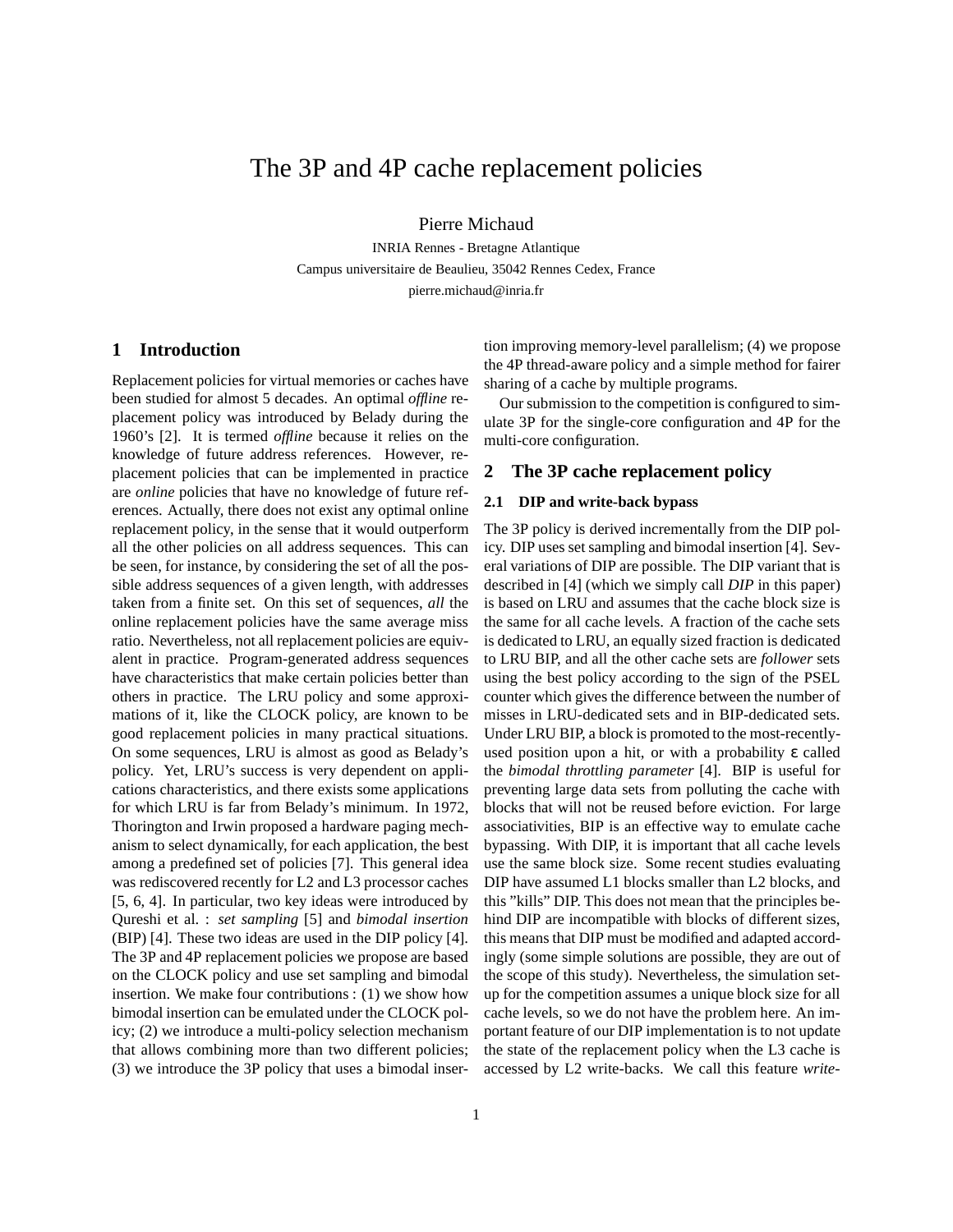

Figure 1: *Percentage of speedup relative to LRU on a 1MB 16-way L3 cache for DIP without WBB, DIP, CLOCK DIP, 3P with*  $L = 1$  *and 3P with*  $L = 64$ .

*back bypass* (**WBB**). WBB was assumed in the original DIP [4], but its importance was not highlighted. The LRU policy giving the baseline performance in this study does not use WBB<sup>1</sup>. Unless specified otherwise, the other policies use WBB. For simulations, we generated traces from the SPEC 2006 benchmarks. Each trace represents 100 millions instructions (the first 40 billions instructions in each benchmark were skipped). Our simulation results were obtained with the simulation infrastructure provided for the competition. Figure 1 shows, for each benchmark<sup>2</sup> , the speedup relative to LRU on a 16-way 1MB L3 cache. DIP uses a 12-bit PSEL counter,  $2 \times 32$  dedicated sets, and a 6-bit BIPCTR counter to implement  $\epsilon = 1/64$ , as described in [4] (BIPCTR is incremented on each miss and we insert the missing block in the MRU position when BIPCTR is null). First, we observe that DIP without WBB provides significant speedup on a few benchmarks (*456.hmmer*,*482.sphinx3*,*483.xalancbmk*), as expected. Second, we observe that WBB provides yet more speedup, especially on *429.mcf*, *436.cactusADM*, *456.hmmer* and *464.h264ref*.

# **2.2 The CLOCK DIP policy**

The 3P policy is based on a variant of CLOCK. In practice, CLOCK needs less storage than LRU and it consumes less energy on cache hits. Variants of the CLOCK paging policy have been known for a long time [3, 1], and its use as an L2 and L3 cache replacement policy was revisited recently [8]. The CLOCK variant that we implemented works as follows. Each block in the 16-way set-associative L3 cache is associated with a *use* bit, and there is one 4-bit clock *hand* stored along with each cache set. The storage overhead of CLOCK is  $4 + 16 \times 1 = 20$  bits per cache set, which is less than what practical LRU implementations require. Upon a cache hit, the *use* bit associated with the hitting block is set. Upon a cache miss, and for choosing a victim, we inspect the use bit of the block stored in the way pointed to by the hand. If the use bit is null, the block is victimized. Otherwise, the use bit is reset, the hand is incremented modulo 16, and the same task is repeated as many times as necessary until we find a victim (in the worst case, 16 iterations are necessary<sup>3</sup>). When the victim way is found, we insert the newly allocated block *B* there. There are two possible options : either we leave the use bit for that way reset, or we may set it. If we set the use bit for *B*, the hand will be incremented on the next miss, and block *B* will likely be protected against eviction for several misses, in a LRU-like fashion. If we choose not to set the use bit for *B*, then the hand will be incremented on the next miss only if block *B* is re-referenced in the meantime. If not re-referenced, block *B* will be the next victim, in a BIP-like fashion. In the **CLOCK DIP** policy, some sets are dedicated to the normal CLOCK policy that sets the use bit on a miss, some sets are dedicated to the **CLOCK BIP** policy that sets the use bit with probability  $\varepsilon = 1/64$  on a miss, and the other sets use the best among CLOCK and CLOCK BIP. Figure 1 shows speedups for CLOCK DIP. The parameters (PSEL width, dedicated sets, BIPCTR) are the same as for DIP. In practice, CLOCK DIP is very close to DIP.

#### **2.3 The 3P policy**

On benchmark *473.astar*, we observed some address patterns where the accesses are approximately cyclic, but the active working set drifts progressively, some addresses

<sup>&</sup>lt;sup>1</sup> In our simulations, WBB is almost effectless with LRU.

<sup>2</sup>We do not have results for *481.wrf* because we could not compile it.

<sup>&</sup>lt;sup>3</sup>The L3 miss latency is high, there should be enough time to perform this task sequentially. Pure combinational logic may also be used.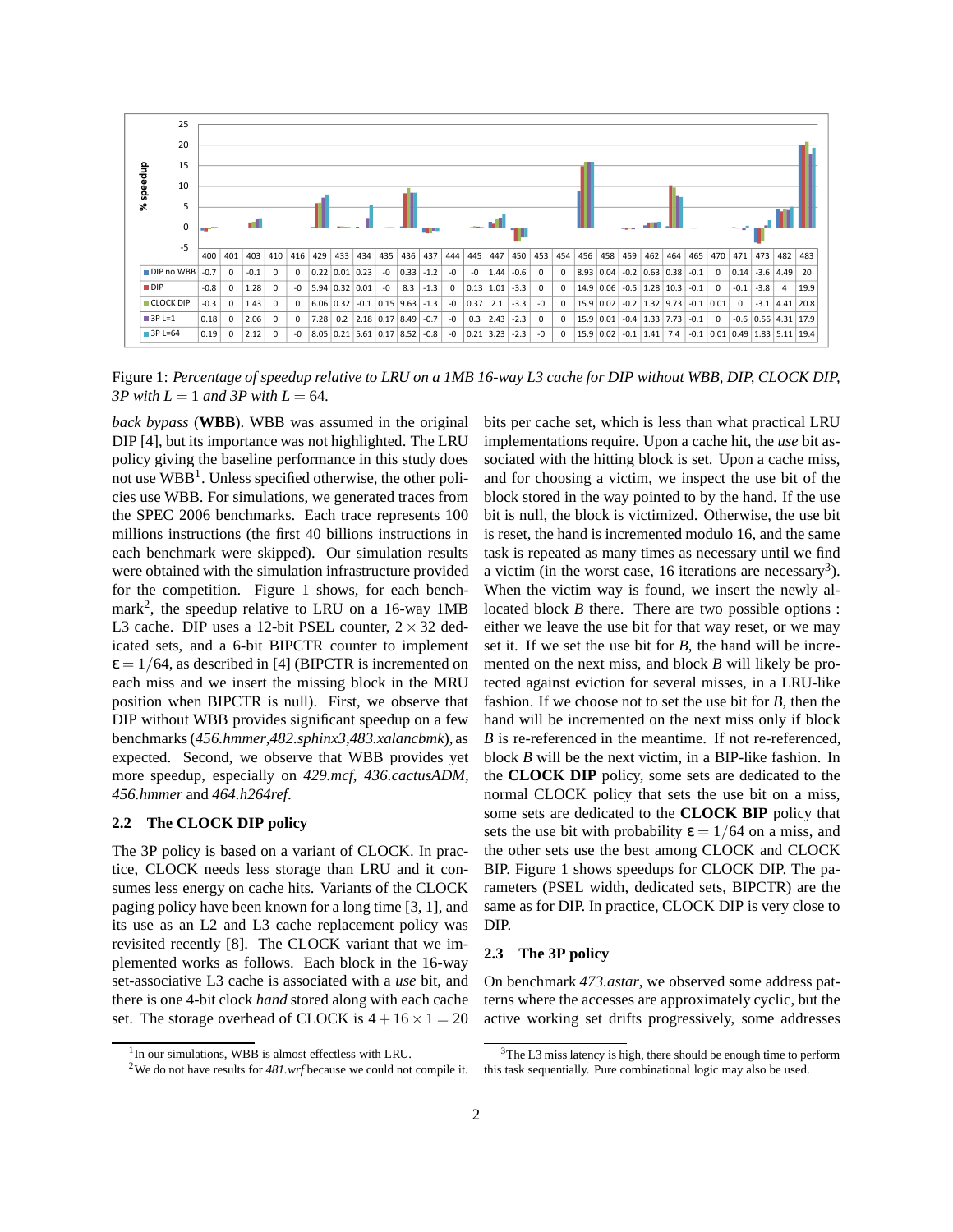being no longer accessed after some time and new addresses entering the active working set. On this kind of pattern, BIP with  $\varepsilon = 1/64$  underperforms because of the working-set drifting, and LRU underperforms because of the (approximately) cyclic patterns. In such situation, we found that BIP with  $\varepsilon = 1/2$  is a slightly better policy. This led us to the 3P policy, where some sets are dedicated to CLOCK, some to CLOCK BIP with  $\varepsilon = 1/64$ , and some to CLOCK BIP with  $\varepsilon = 1/2$ . However, a single PSEL counter is not sufficient to choose the best out of 3 different policies, so we had to use a different mechanism, inspired from the PSEL counter. To choose between *N* policies, we use *N* counters  $P_1, \dots, P_N$ . When a miss occurs in a set dedicated to policy *j*, we add  $N - 1$  to  $P_j$  and we subtract 1 to each of the other  $P_i$ ,  $i \neq j$ . By doing this, the sum of all  $P_i$ 's is always zero, and  $P_j - P_k$  equals N times the difference between the number of misses in sets dedicated to policies *j* and *k*. The best policy *j* is the one whose  $P_i$  has the smallest value. Each counter  $P_i$  has a finite width, and we must deal with saturation carefully : either we update all the counters simultaneously (no saturation), or we update no counter at all.

#### **2.4 Improving memory-level parallelism**

The way misses are distributed in time may have an impact on performance. For the same total number of misses, and if there is enough memory bandwidth, it is generally better to have misses clustered than to have misses uniformly distributed in time. Clustering misses on an out-of-order core increases the chance that two misses overlap, so that the second miss latency can be hidden. In CLOCK DIP, we use Qureshi et al.'s method : a 6-bit BIPCTR counter is incremented on each miss and the use bit is set for the missing block when BIPCTR is null. For 3P, we experimented with a new implementation for the bimodal throttling parameter. We introduce a parameter *L*. In a cache set under CLOCK BIP with bimodal throttling  $\varepsilon$ , the BIPCTR counter is  $\log_2(L/\varepsilon)$  bit wide, and we set the use bit on a miss when the BIPCTR value is less than *L*. Note that the case  $L = 1$  is identical to Qureshi et al.'s method [4]. Figure 1 shows the speedup for 3P with  $L = 1$  and  $L = 64$ . For 3P, we have  $3 \times 16$  dedicated sets, and counters  $P_1$ ,  $P_2$  and  $P_3$  are 11 bits each. We observe that  $L = 64$  yields a higher speedup than *L* = 1 on a few benchmarks, especially *434.zeusmp* (+3.4%), *473.astar* (+1.3%) and *483.xalancbmk* (+1.3%). Yet, on these benchmarks, the total number of misses is almost unchanged between  $L = 1$  and  $L = 64$  (for 473 and 483, the number of misses is even slightly increased with  $L = 64$ ). Miss clustering seems to be more effective for  $\epsilon = 1/2$  than for  $\epsilon = 1/64$ .

# **3 The 4P cache replacement policy**

DIP is effective not only for a private L2/L3 cache but also for a cache shared by multiple programs/threads. In a shared cache, DIP can decrease the number of misses for BIP-friendly threads that have a large working set accessed in a cyclic way. But DIP may also decrease the number of misses for a LRU-friendly thread that would not benefit from DIP in a private cache, by decreasing the rate at which blocks belonging to that thread are evicted by other threads. Hence a thread-unaware policy like DIP or 3P is on average better than LRU not only in a private L3 cache but also in a shared L3 cache. For evaluating the shared cache, we used the simulation infrastructure provided for the competition and we used a *random* workload consisting of 100 4-thread combinations, where each combination consists of 4 benchmarks taken randomly in our list of 28 SPEC 2006 benchmarks (the same benchmark may appear several times in the same 4-thread combination). We have a total of  $100 \times 4 = 400$  CPI values. We define the **average CPI** for a benchmark as the arithmetic mean of all the CPI values obtained for that benchmark in the list of 400 values<sup>4</sup>. We define the **symmetric CPI** of a single-thread benchmark as the arithmetic mean of the 4 CPI values obtained when running 4 instances of that benchmark simultaneously, what we call a *symmetric run*. For each of the 28 SPEC 2006 benchmarks, we define the **baseline CPI** as the symmetric CPI under LRU. The symmetric performance is an interesting metric because a symmetric run is not an unlikely situation. Moreover, the symmetric performance may be viewed as a *fair* performance value, i.e., the minimum performance to expect for a sequential application. For a given policy, we define the speedup of a single-thread benchmark as the baseline CPI for that benchmark divided by its average CPI on the random workload. Figure 2 shows the speedups for LRU, CLOCK DIP and 3P on a 4MB 16 way shared L3 cache. For CLOCK DIP we use  $2 \times 64$ dedicated sets and  $\epsilon = 1/32$ . For 3P, we use 3 × 64 dedicated sets,  $\varepsilon = 1/32$ ,  $L = 64$ , and 4 BIPCTR counters (one per thread). It can be observed that LRU is not a fair policy, as the speedups for some benchmarks (e.g., *401.bzip2* and *465.tonto*) are markedly negative. CLOCK DIP and 3P increase the performance of a majority of benchmarks. Note that *401.bzip2* benefits from bimodal insertion even though it is not itself BIP-friendly.

# **3.1 The 4P policy**

Even with 3P, some benchmarks still do not obtain a fair share of the cache capacity. These are typically "fragile" threads that have a low miss rate, i.e., a small number of

<sup>&</sup>lt;sup>4</sup>We checked that each benchmark has at least 8 CPI values.